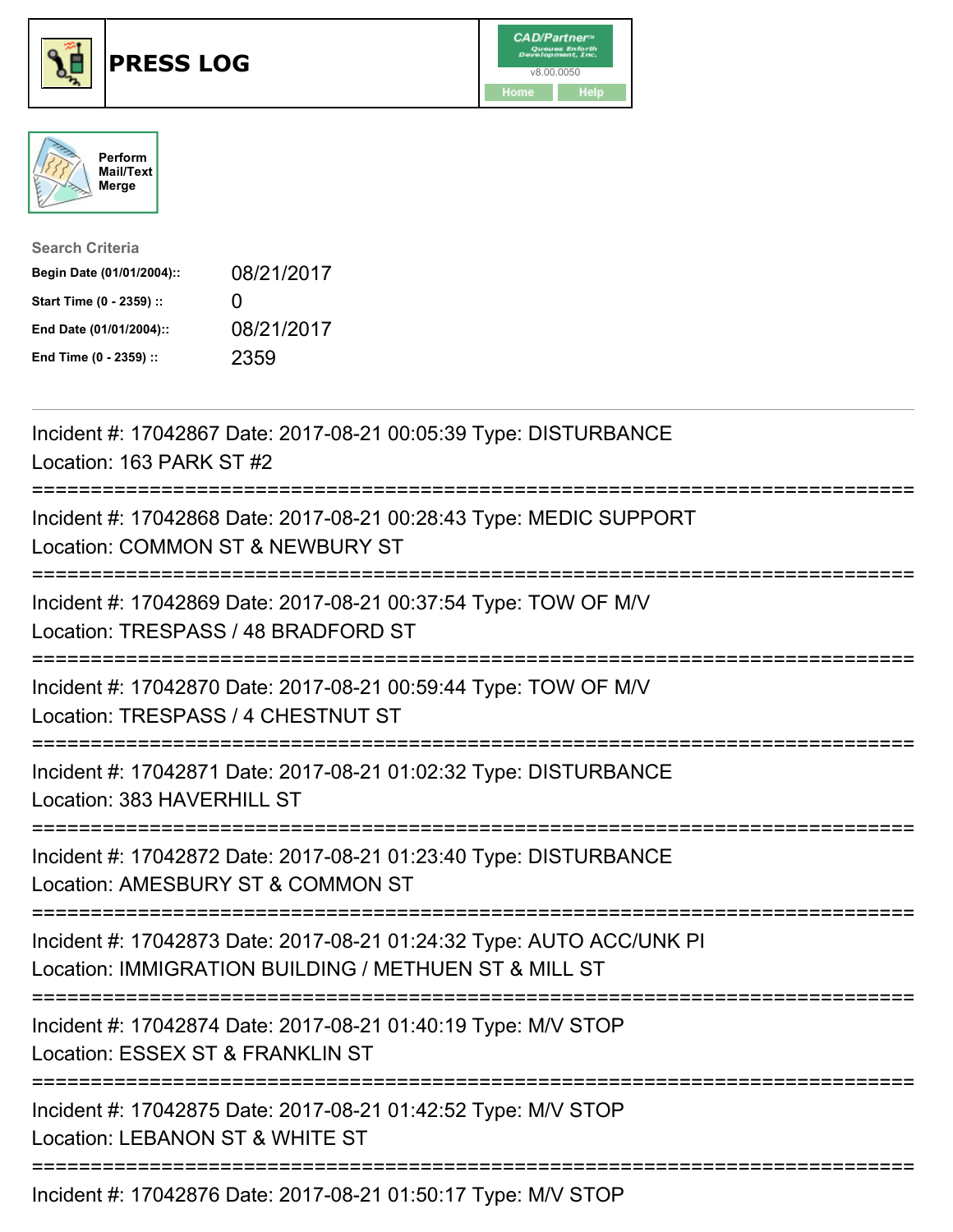Location: ALDER ST & LAWRENCE ST =========================================================================== Incident #: 17042877 Date: 2017-08-21 01:51:59 Type: M/V STOP Location: E HAVERHILL ST & FERRY ST =========================================================================== Incident #: 17042878 Date: 2017-08-21 01:56:04 Type: M/V STOP Location: MYRTLE ST & WILLOW ST =========================================================================== Incident #: 17042879 Date: 2017-08-21 01:58:55 Type: M/V STOP Location: LAWRENCE ST & MYRTLE ST =========================================================================== Incident #: 17042880 Date: 2017-08-21 02:06:21 Type: M/V STOP Location: TACO BELL / 79 WINTHROP AV =========================================================================== Incident #: 17042881 Date: 2017-08-21 02:41:37 Type: NOISE ORD Location: 5 HAVERHILL ST =========================================================================== Incident #: 17042882 Date: 2017-08-21 02:44:04 Type: MEDIC SUPPORT Location: HANCOCK ST & MASON ST =========================================================================== Incident #: 17042883 Date: 2017-08-21 02:56:00 Type: ROBBERY ARMED Location: 40 AMES ST =========================================================================== Incident #: 17042884 Date: 2017-08-21 03:01:17 Type: INVESTIGATION Location: ELITE LOUNGE / 336 COMMON ST =========================================================================== Incident #: 17042885 Date: 2017-08-21 03:03:58 Type: M/V STOP Location: HAMPSHIRF ST & LOWELL ST =========================================================================== Incident #: 17042886 Date: 2017-08-21 03:04:53 Type: M/V STOP Location: ANDOVER ST & PARKER ST =========================================================================== Incident #: 17042887 Date: 2017-08-21 03:27:04 Type: EXTRA SURVEIL Location: BOLE'S MEMORIAL FUNERAL HOME / 184 JACKSON ST =========================================================================== Incident #: 17042888 Date: 2017-08-21 03:34:38 Type: M/V STOP Location: MERRIMACK ST & S BROADWAY =========================================================================== Incident #: 17042889 Date: 2017-08-21 03:41:18 Type: ANIMAL COMPL Location: 34 BEACON AV =========================================================================== Incident #: 17042890 Date: 2017-08-21 03:42:39 Type: M/V STOP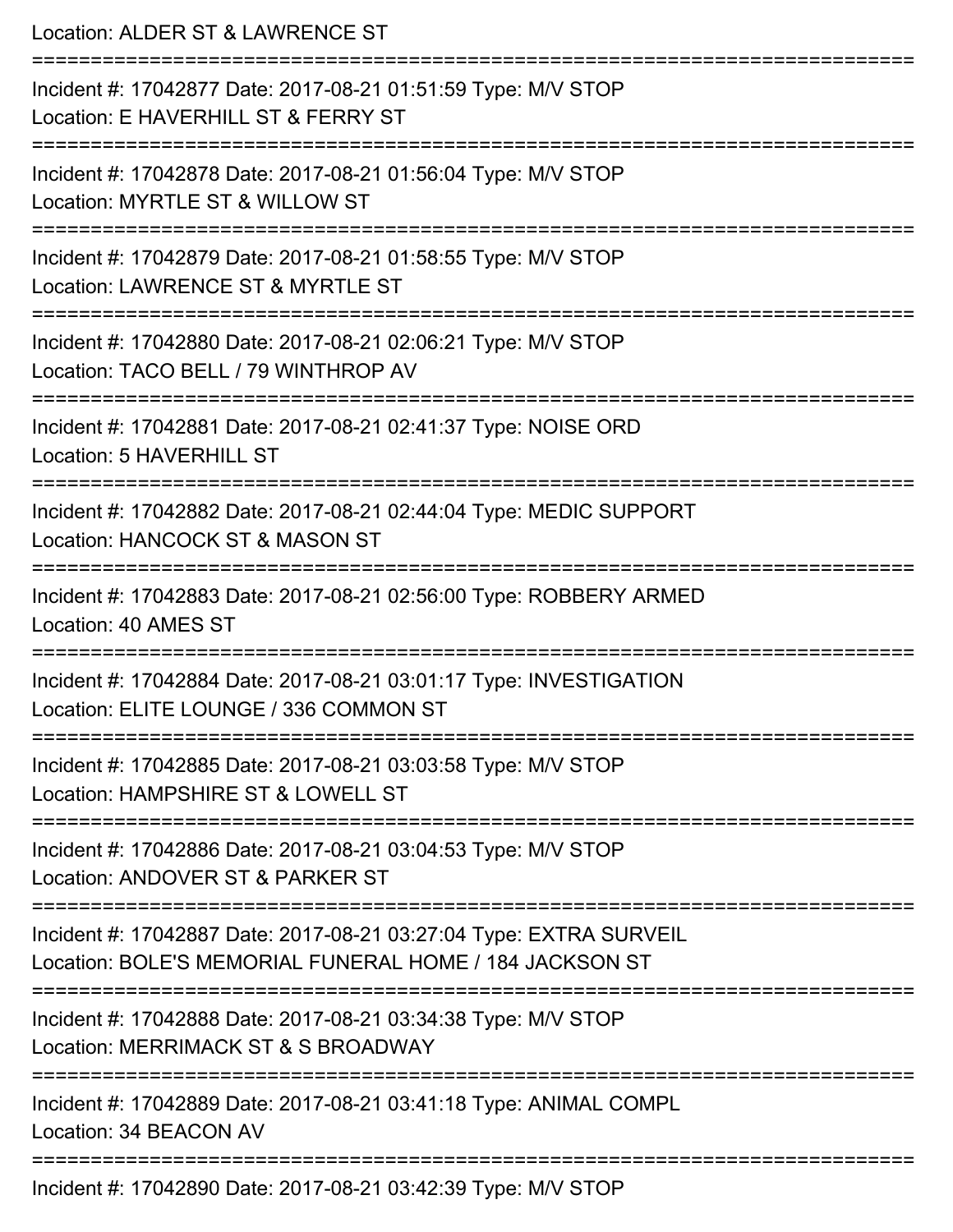| Incident #: 17042891 Date: 2017-08-21 03:58:59 Type: M/V STOP<br>Location: FERRY ST & HIGH ST                     |
|-------------------------------------------------------------------------------------------------------------------|
| Incident #: 17042892 Date: 2017-08-21 04:11:18 Type: M/V STOP<br>Location: CANAL ST & UNION ST                    |
| Incident #: 17042893 Date: 2017-08-21 04:17:40 Type: M/V STOP<br>Location: ESSEX ST & WINTER ST                   |
| Incident #: 17042894 Date: 2017-08-21 04:20:09 Type: CK WELL BEING<br>Location: 175 ABBOTT ST #2                  |
| Incident #: 17042895 Date: 2017-08-21 04:28:49 Type: AUTO ACC/PI<br>Location: BROADWAY & HAVERHILL ST             |
| Incident #: 17042896 Date: 2017-08-21 04:44:34 Type: EXTRA SURVEIL<br>Location: HAYES TAVERN INC / 167 S UNION ST |
| Incident #: 17042897 Date: 2017-08-21 04:48:54 Type: EXTRA SURVEIL<br>Location: JB LOUNGE / 151 S UNION ST        |
| Incident #: 17042898 Date: 2017-08-21 04:49:32 Type: SUS PERS/MV<br>Location: 173 WALNUT ST                       |
| Incident #: 17042899 Date: 2017-08-21 05:12:00 Type: LOUD NOISE<br>Location: 20 EATON ST                          |
| Incident #: 17042900 Date: 2017-08-21 05:20:44 Type: DRUG OVERDOSE<br>Location: 29 SYLVESTER ST                   |
| Incident #: 17042901 Date: 2017-08-21 05:23:54 Type: M/V STOP<br>Location: HAVERHILL ST & LAWRENCE ST             |
| Incident #: 17042902 Date: 2017-08-21 06:09:16 Type: ALARM/BURG<br>Location: BANK OF AMERICA / 257 ESSEX ST       |
| Incident #: 17042903 Date: 2017-08-21 07:07:21 Type: PARK & WALK<br>Location: BROADWAY & HAVERHILL ST             |
| Incident #: 17042904 Date: 2017-08-21 07:34:08 Type: TOW OF M/V                                                   |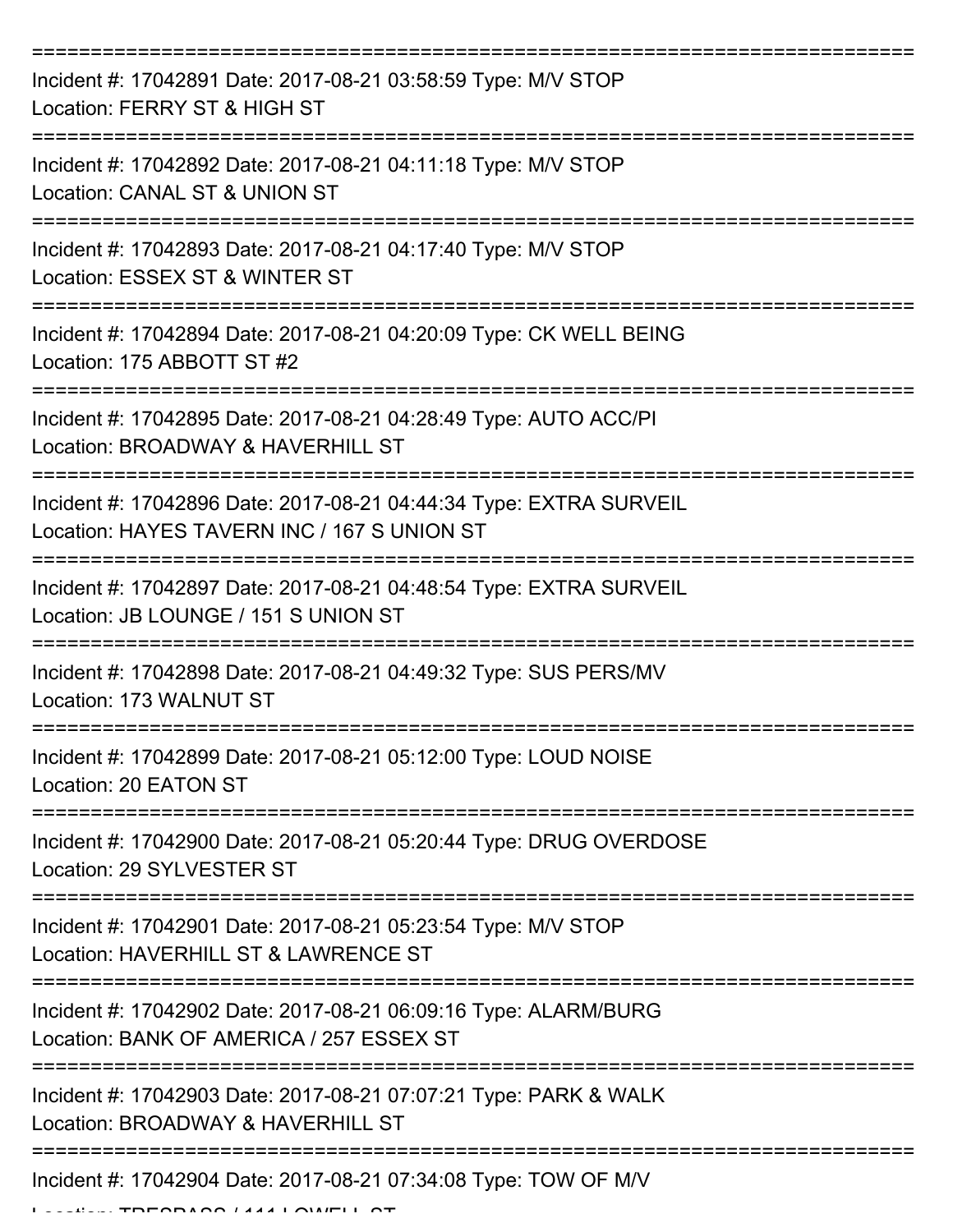| Incident #: 17042905 Date: 2017-08-21 07:36:20 Type: TOW OF M/V<br>Location: TRESPASS / 26 INMAN ST                    |
|------------------------------------------------------------------------------------------------------------------------|
| Incident #: 17042906 Date: 2017-08-21 07:45:09 Type: MEDIC SUPPORT<br>Location: ST PATRICK'S PARISH / 118 S BROADWAY   |
| Incident #: 17042907 Date: 2017-08-21 07:57:21 Type: UNWANTEDGUEST<br>Location: 71 CRESCENT ST                         |
| Incident #: 17042908 Date: 2017-08-21 08:04:07 Type: SUS PERS/MV<br>Location: LEONARD SCHOOL / 60 ALLEN ST             |
| Incident #: 17042909 Date: 2017-08-21 08:26:55 Type: M/V STOP<br>Location: TOW / 63 CROSS ST                           |
| Incident #: 17042910 Date: 2017-08-21 08:43:22 Type: ALARMS<br>Location: LAWRENCE COMMUNITY ACCESS T.V. / 468 ESSEX ST |
| Incident #: 17042911 Date: 2017-08-21 08:49:19 Type: SUS PERS/MV<br>Location: COR UNUM MEAL CENTER / 191 SALEM ST      |
| Incident #: 17042912 Date: 2017-08-21 09:04:21 Type: GENERAL SERV<br>Location: 101 S UNION ST GLOBAL GAS STATION       |
| Incident #: 17042913 Date: 2017-08-21 09:11:13 Type: TOW OF M/V<br>Location: AMESBURY ST & LEBANON ST                  |
| Incident #: 17042914 Date: 2017-08-21 09:42:04 Type: WARRANT SERVE<br>Location: EXCHANGE ST & PARK ST                  |
| Incident #: 17042915 Date: 2017-08-21 09:52:12 Type: M/V STOP<br>Location: 29 LORING ST                                |
| Incident #: 17042916 Date: 2017-08-21 09:53:17 Type: WARRANT SERVE<br>Location: 44 HOLLY ST                            |
| Incident #: 17042917 Date: 2017-08-21 10:03:39 Type: STOL/MV/PAS<br>Location: 380 SOUTH ST                             |
| Incident #: 17042918 Date: 2017-08-21 10:21:39 Type: UNWANTEDGUEST                                                     |

Location: 4 LINIION ST #407 EL 4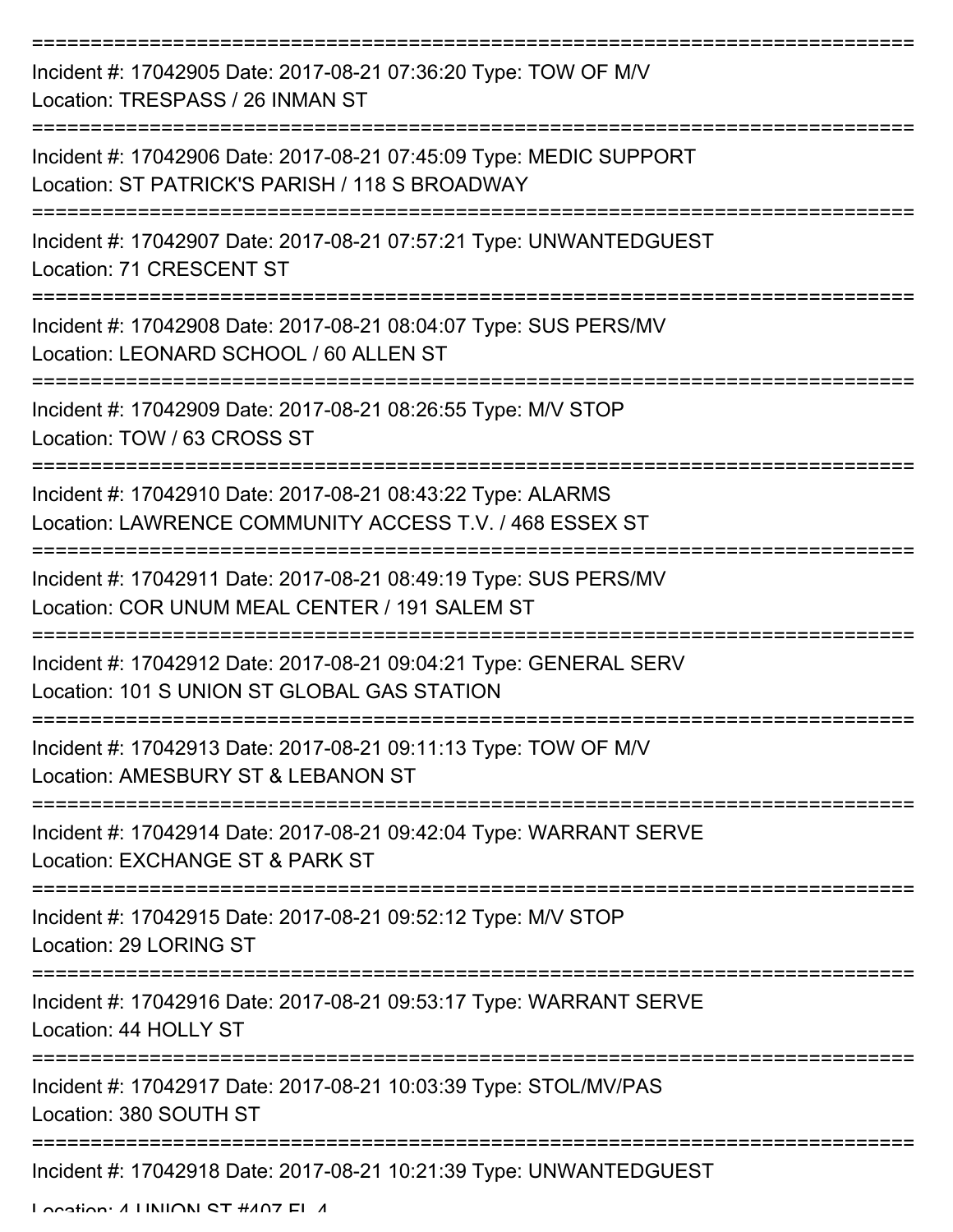| Incident #: 17042919 Date: 2017-08-21 10:26:17 Type: TOW OF M/V<br>Location: 2 MUSEUM SQ<br>==============================              |
|-----------------------------------------------------------------------------------------------------------------------------------------|
| Incident #: 17042920 Date: 2017-08-21 10:53:12 Type: M/V STOP<br>Location: 8 SPRINGFIELD ST                                             |
| Incident #: 17042921 Date: 2017-08-21 11:00:10 Type: M/V STOP<br>Location: 700 ESSEX ST                                                 |
| Incident #: 17042922 Date: 2017-08-21 11:02:53 Type: M/V STOP<br>Location: OSGOOD ST                                                    |
| =====================================<br>Incident #: 17042923 Date: 2017-08-21 11:05:30 Type: NOTIFICATION<br>Location: 475 BROADWAY #3 |
| Incident #: 17042924 Date: 2017-08-21 11:09:12 Type: M/V STOP<br>Location: 133 WOODLAND ST                                              |
| Incident #: 17042925 Date: 2017-08-21 11:35:24 Type: M/V STOP<br>Location: 402 BROADWAY                                                 |
| Incident #: 17042926 Date: 2017-08-21 11:36:02 Type: DRUG OVERDOSE<br>Location: TOP DONUT / PARKER ST                                   |
| Incident #: 17042927 Date: 2017-08-21 11:54:22 Type: M/V STOP<br>Location: PEARL & MELROSE                                              |
| Incident #: 17042928 Date: 2017-08-21 12:05:04 Type: SUICIDE ATTEMPT<br>Location: 40 LAWRENCE ST                                        |
| Incident #: 17042929 Date: 2017-08-21 12:10:55 Type: SEX OFFENDER<br><b>Location: HOMELESS</b>                                          |
| Incident #: 17042930 Date: 2017-08-21 12:13:06 Type: ASSSIT AMBULANC<br>Location: 280 MERRIMACK ST DCF                                  |
| Incident #: 17042932 Date: 2017-08-21 12:14:44 Type: SEX OFFENDER<br>Location: 74 SALEM ST #7                                           |
| Incident #: 17042931 Date: 2017-08-21 12:15:21 Type: SUS PERS/MV<br><b>Location: 364 MERRIMACK ST SALS</b>                              |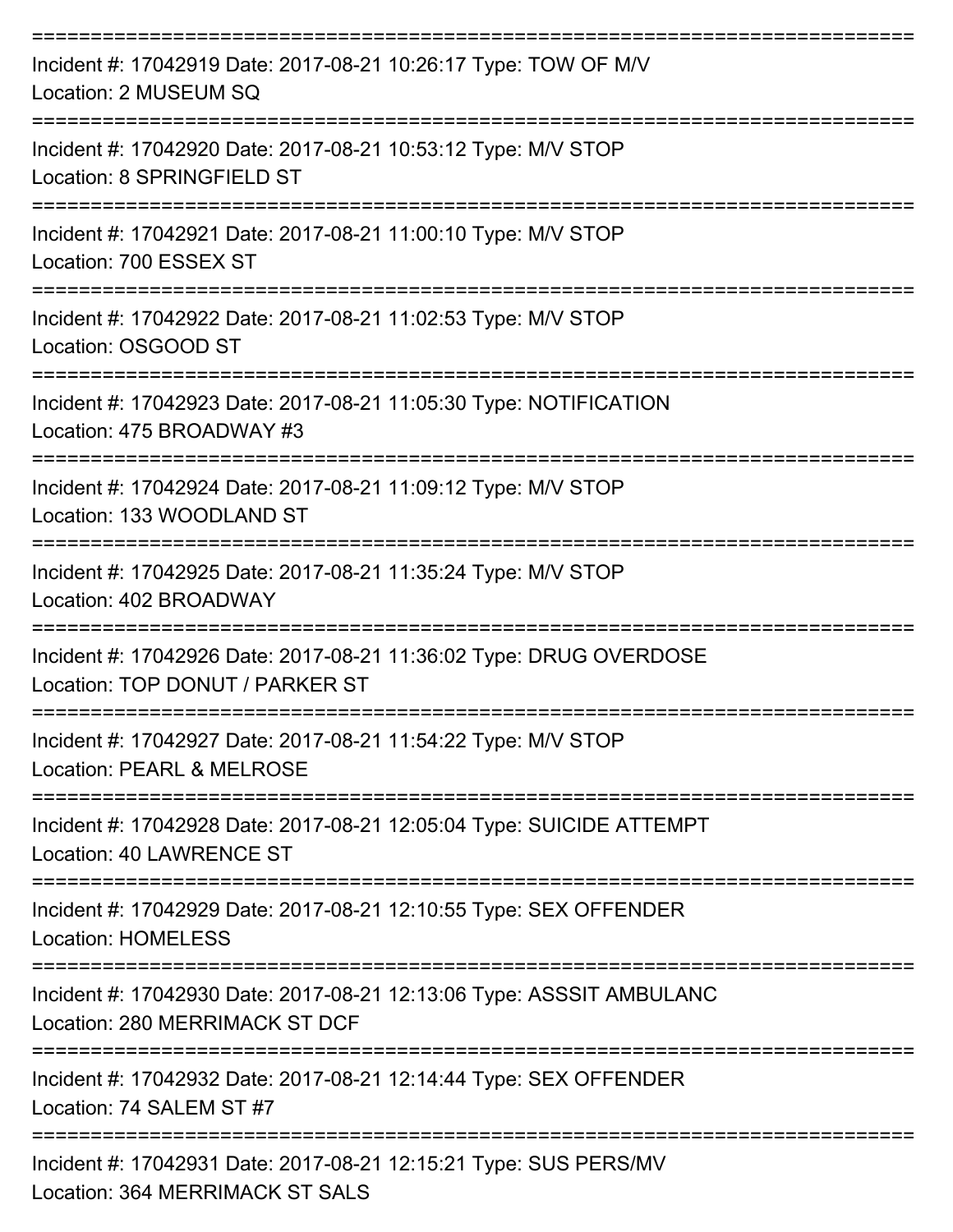| Incident #: 17042933 Date: 2017-08-21 12:40:08 Type: COURT DOC SERVE<br>Location: 9 HALLENAN AV                                          |
|------------------------------------------------------------------------------------------------------------------------------------------|
| Incident #: 17042934 Date: 2017-08-21 12:41:14 Type: SEX OFFENDER<br>Location: 401 CANAL ST #1B<br>------------------------------------- |
| Incident #: 17042935 Date: 2017-08-21 12:44:19 Type: M/V STOP<br>Location: HAVERHILL ST & JENNINGS ST                                    |
| Incident #: 17042936 Date: 2017-08-21 12:52:37 Type: LARCENY/PAST<br>Location: 120 BAILEY ST                                             |
| Incident #: 17042937 Date: 2017-08-21 13:05:23 Type: A&B PAST<br>Location: LAWRENCE GENERAL HOSPITAL / 1 GENERAL ST                      |
| Incident #: 17042938 Date: 2017-08-21 13:10:55 Type: SUS PERS/MV<br><b>Location: JACKSON ST</b>                                          |
| Incident #: 17042939 Date: 2017-08-21 13:11:10 Type: UNWANTEDGUEST<br>Location: 360 BROADWAY                                             |
| Incident #: 17042940 Date: 2017-08-21 13:32:59 Type: HIT & RUN M/V<br>Location: 426 LOWELL ST                                            |
| Incident #: 17042941 Date: 2017-08-21 13:37:53 Type: MEDIC SUPPORT<br>Location: 66 FOSTER ST                                             |
| Incident #: 17042942 Date: 2017-08-21 13:39:56 Type: GENERAL SERV<br>Location: ANDOVER ST & S BROADWAY                                   |
| Incident #: 17042943 Date: 2017-08-21 13:42:11 Type: M/V STOP<br>Location: BROADWAY & LOWELL ST                                          |
| Incident #: 17042944 Date: 2017-08-21 13:57:59 Type: M/V STOP<br>Location: TACO BELL / 79 WINTHROP AV                                    |
| Incident #: 17042945 Date: 2017-08-21 13:59:24 Type: M/V STOP<br>Location: MARSTON ST & PROSPECT ST                                      |
| Incident #: 17042946 Date: 2017-08-21 14:06:55 Type: M/V STOP<br>Location: MARSTON ST & PROSPECT ST                                      |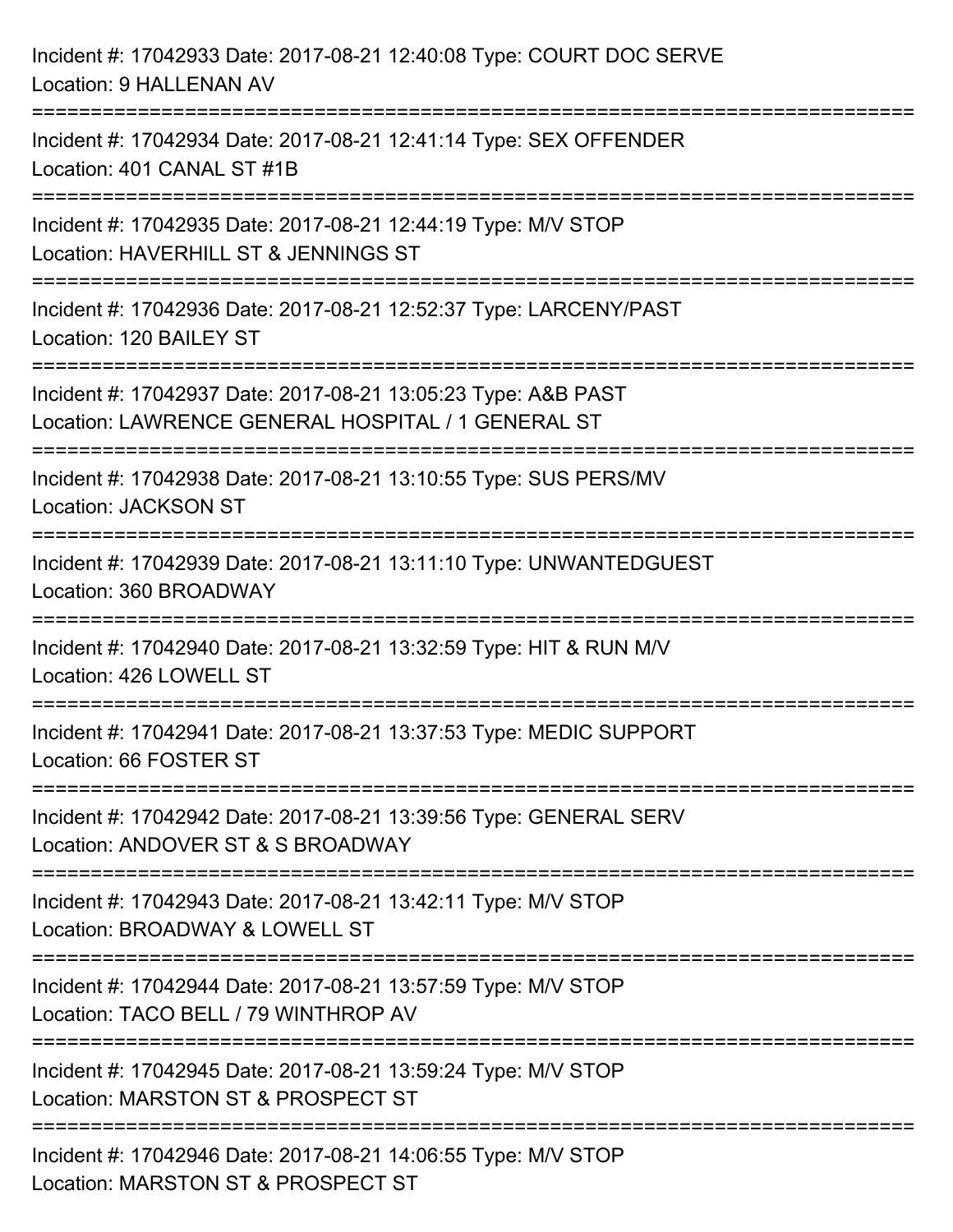| Incident #: 17042947 Date: 2017-08-21 14:20:09 Type: SUS PERS/MV<br>Location: ALLEN ST MISSERVILLE PARK          |
|------------------------------------------------------------------------------------------------------------------|
| Incident #: 17042948 Date: 2017-08-21 14:23:52 Type: ANIMAL COMPL<br>Location: HAVERHILL ST & UNION ST           |
| Incident #: 17042949 Date: 2017-08-21 14:26:56 Type: SUS PERS/MV<br>Location: SANTO DOMINGO MOTORS / 10 BROADWAY |
| Incident #: 17042950 Date: 2017-08-21 14:37:17 Type: THREATS<br>Location: 28 SALEM ST #2                         |
| Incident #: 17042951 Date: 2017-08-21 14:49:37 Type: THREATS<br>Location: 12 WOODLAND ST #3                      |
| Incident #: 17042952 Date: 2017-08-21 14:57:24 Type: MAL DAMAGE<br>Location: 268 PARK ST                         |
| Incident #: 17042953 Date: 2017-08-21 14:59:04 Type: MAN DOWN<br><b>Location: WINTER ST</b>                      |
| Incident #: 17042954 Date: 2017-08-21 15:01:40 Type: IDENTITY THEFT<br>Location: 19 WINTER ST                    |
| Incident #: 17042955 Date: 2017-08-21 15:10:18 Type: GENERAL SERV<br>Location: ANDOVER ST & S BROADWAY           |
| Incident #: 17042956 Date: 2017-08-21 15:15:09 Type: M/V STOP<br><b>Location: MARGIN ST</b>                      |
| Incident #: 17042957 Date: 2017-08-21 15:15:27 Type: M/V STOP<br>Location: 77 WINTRHROP AV                       |
| Incident #: 17042958 Date: 2017-08-21 15:18:05 Type: DRUG VIO<br>Location: 53 BRUCE ST<br>--------------         |
| Incident #: 17042959 Date: 2017-08-21 15:25:00 Type: M/V STOP<br>Location: 104 DORCHESTER ST                     |
| Incident #: 17042960 Date: 2017-08-21 15:26:59 Type: LARCENY/PAST<br>Location: 383 HAVERHILL ST #10              |

===========================================================================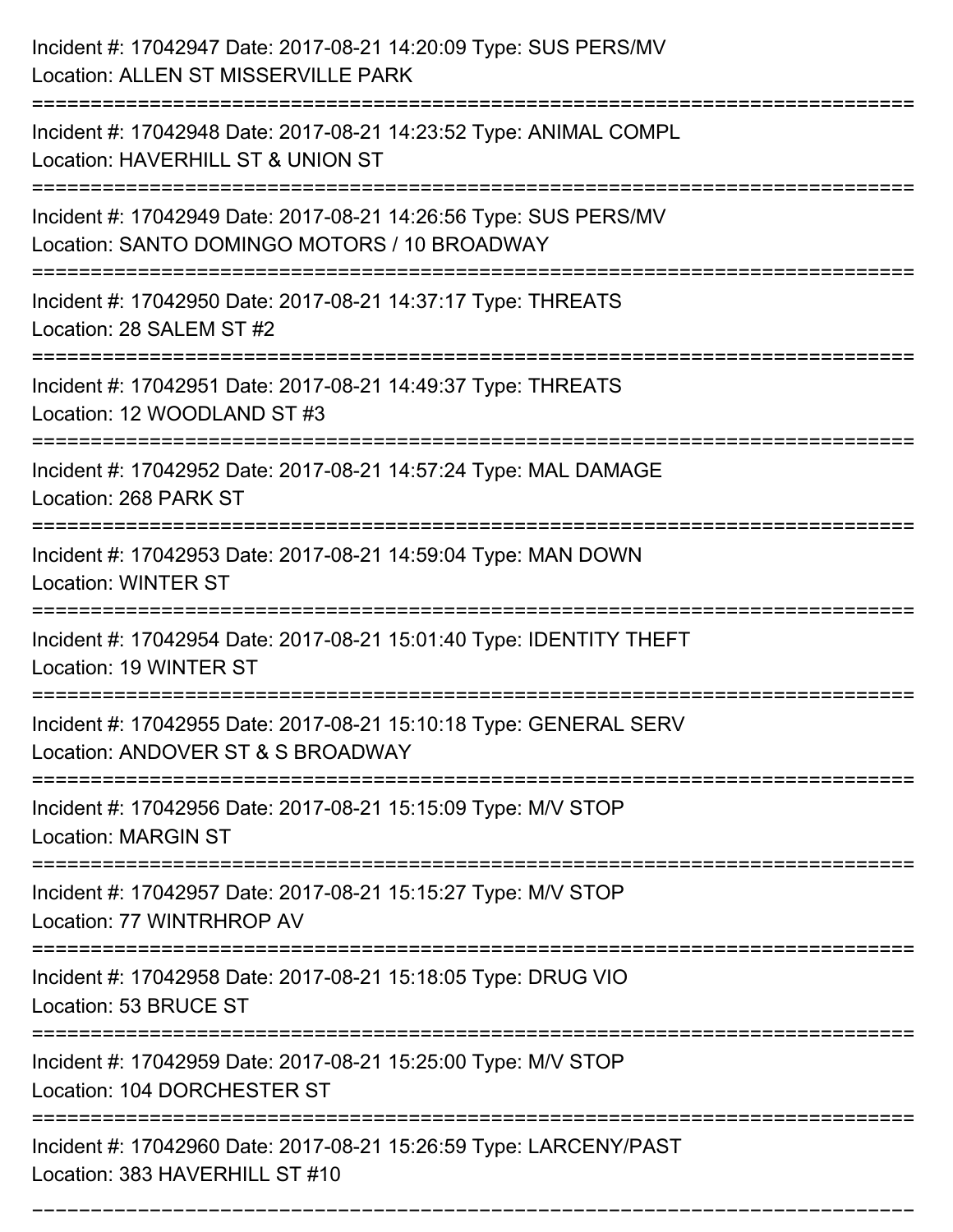| Incident #: 17042961 Date: 2017-08-21 15:29:02 Type: SUS PERS/MV<br>Location: DON KENNETT, INC. / 395 BROADWAY             |
|----------------------------------------------------------------------------------------------------------------------------|
| Incident #: 17042962 Date: 2017-08-21 15:35:52 Type: TOW OF M/V<br>Location: 61 NORTH PARISH RD                            |
| Incident #: 17042963 Date: 2017-08-21 15:38:05 Type: INVESTIGATION<br>Location: METROPOLITAN CREDIT UNION / 215 S BROADWAY |
| Incident #: 17042964 Date: 2017-08-21 15:41:50 Type: WARRANT SERVE<br>Location: 117 LOWELL ST                              |
| Incident #: 17042965 Date: 2017-08-21 15:48:41 Type: AUTO ACC/NO PI<br><b>Location: FALLS BRIDGE</b>                       |
| Incident #: 17042966 Date: 2017-08-21 16:05:09 Type: AUTO ACC/NO PI<br><b>Location: WINTHROP AV</b>                        |
| Incident #: 17042967 Date: 2017-08-21 16:19:12 Type: NOISE ORD<br><b>Location: FLORENCE PL</b>                             |
| Incident #: 17042968 Date: 2017-08-21 16:21:50 Type: UNWANTEDGUEST<br>Location: 129 SPRINGFIELD ST                         |
| Incident #: 17042969 Date: 2017-08-21 16:47:02 Type: DOMESTIC/PROG<br>Location: 25 BEVEL ST                                |
| Incident #: 17042970 Date: 2017-08-21 17:15:12 Type: SUS PERS/MV<br>Location: 25 HAMILTON ST                               |
| Incident #: 17042971 Date: 2017-08-21 17:17:11 Type: ALARM/BURG<br>Location: RESIDENT HERMAN / 49 CORBETT RD               |
| Incident #: 17042972 Date: 2017-08-21 17:23:24 Type: SUS PERS/MV<br>Location: 10 LEA ST<br>-----------------------         |
| Incident #: 17042973 Date: 2017-08-21 17:30:24 Type: NOISE ORD<br>Location: 300 HOWARD ST                                  |
| Incident #: 17042974 Date: 2017-08-21 17:32:06 Type: B&E/PAST<br>Location: 4 BERESFORD ST                                  |
|                                                                                                                            |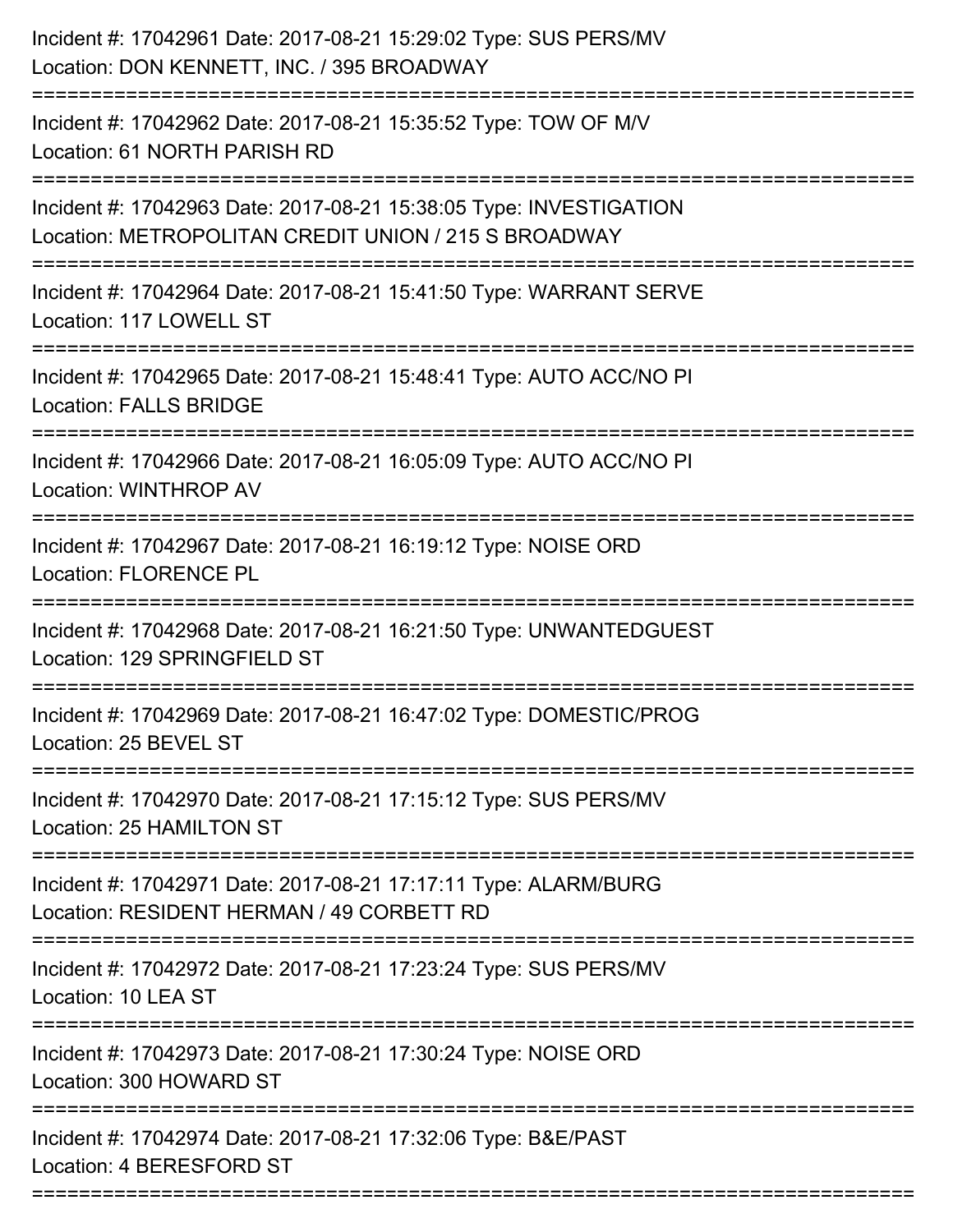Location: PARK ST & WALNUT ST =========================================================================== Incident #: 17042976 Date: 2017-08-21 17:53:41 Type: MEDIC SUPPORT Location: 291 BROADWAY =========================================================================== Incident #: 17042977 Date: 2017-08-21 17:58:24 Type: M/V STOP Location: COMMON ST & HAMPSHIRE ST =========================================================================== Incident #: 17042978 Date: 2017-08-21 18:03:41 Type: ANIMAL COMPL Location: 25 HALF ST =========================================================================== Incident #: 17042979 Date: 2017-08-21 18:07:55 Type: M/V STOP Location: 14 CEDAR ST =========================================================================== Incident #: 17042980 Date: 2017-08-21 18:08:30 Type: M/V STOP Location: 193 BERKELEY ST =========================================================================== Incident #: 17042981 Date: 2017-08-21 18:08:58 Type: VIO CITY ORD Location: GALE ST & GREENWOOD ST =========================================================================== Incident #: 17042982 Date: 2017-08-21 18:09:21 Type: INVEST CONT Location: 2 GAGE ST =========================================================================== Incident #: 17042983 Date: 2017-08-21 18:21:26 Type: AUTO ACC/NO PI Location: WAVERLY RD & WINTHROP AV =========================================================================== Incident #: 17042984 Date: 2017-08-21 18:23:36 Type: AUTO ACC/PI Location: BRUCE ST & JACKSON ST =========================================================================== Incident #: 17042985 Date: 2017-08-21 18:24:38 Type: M/V STOP Location: EVERETT ST & SANBORN ST =========================================================================== Incident #: 17042988 Date: 2017-08-21 18:25:49 Type: SHOTS FIRED Location: 6 ACTON ST =========================================================================== Incident #: 17042986 Date: 2017-08-21 18:26:30 Type: WARRANT SERVE Location: 671 ESSEX ST =========================================================================== Incident #: 17042987 Date: 2017-08-21 18:28:58 Type: M/V STOP Location: 700 ESSEX ST

===========================================================================

Incident #: 17042989 Date: 2017 08 21 18:43:43:43 Type: Microsoft.com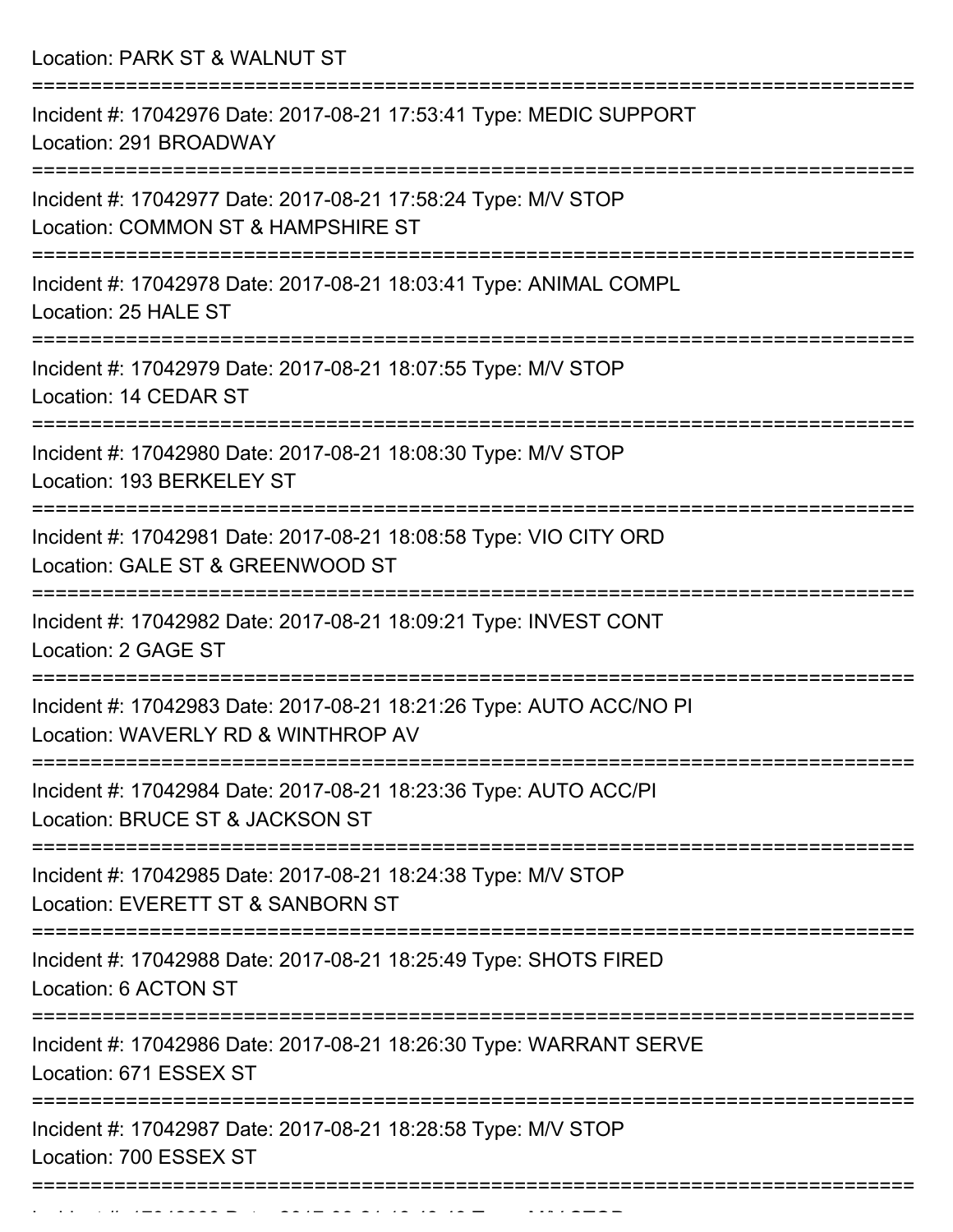| Incident #: 17042990 Date: 2017-08-21 18:46:41 Type: ANIMAL COMPL<br>Location: POLLO CENTRO / WINTHROP |
|--------------------------------------------------------------------------------------------------------|
| Incident #: 17042991 Date: 2017-08-21 19:05:47 Type: M/V STOP<br>Location: MARSTON ST & STORROW ST     |
| Incident #: 17042992 Date: 2017-08-21 19:08:39 Type: MAN DOWN<br>Location: ESSEX ST & NEWBURY ST       |
| Incident #: 17042993 Date: 2017-08-21 19:09:02 Type: NOISE ORD<br>Location: 600 BROADWAY #234          |
| Incident #: 17042994 Date: 2017-08-21 19:10:00 Type: AUTO ACC/PI<br>Location: AMES ST & ESSEX ST       |
| Incident #: 17042995 Date: 2017-08-21 19:10:40 Type: M/V STOP<br>Location: ESSEX ST & FRANKLIN ST      |
| Incident #: 17042998 Date: 2017-08-21 19:19:02 Type: MAL DAMAGE<br>Location: 2 MUSEUM SQ               |
| Incident #: 17042996 Date: 2017-08-21 19:19:32 Type: 911 HANG UP<br>Location: 17 BEVEL ST              |
| Incident #: 17042997 Date: 2017-08-21 19:23:22 Type: M/V STOP<br>Location: LOWELL ST & MORTON ST       |
| Incident #: 17042999 Date: 2017-08-21 19:34:09 Type: UNWANTEDGUEST<br>Location: 44 ROWE ST             |
| Incident #: 17043000 Date: 2017-08-21 19:34:49 Type: DRUG VIO<br>Location: 48 WARREN ST                |
| Incident #: 17043001 Date: 2017-08-21 19:40:24 Type: PARK & WALK<br>Location: BERNARD AV               |
| Incident #: 17043002 Date: 2017-08-21 19:50:10 Type: DISTURBANCE<br>Location: 4 FERRY ST               |
|                                                                                                        |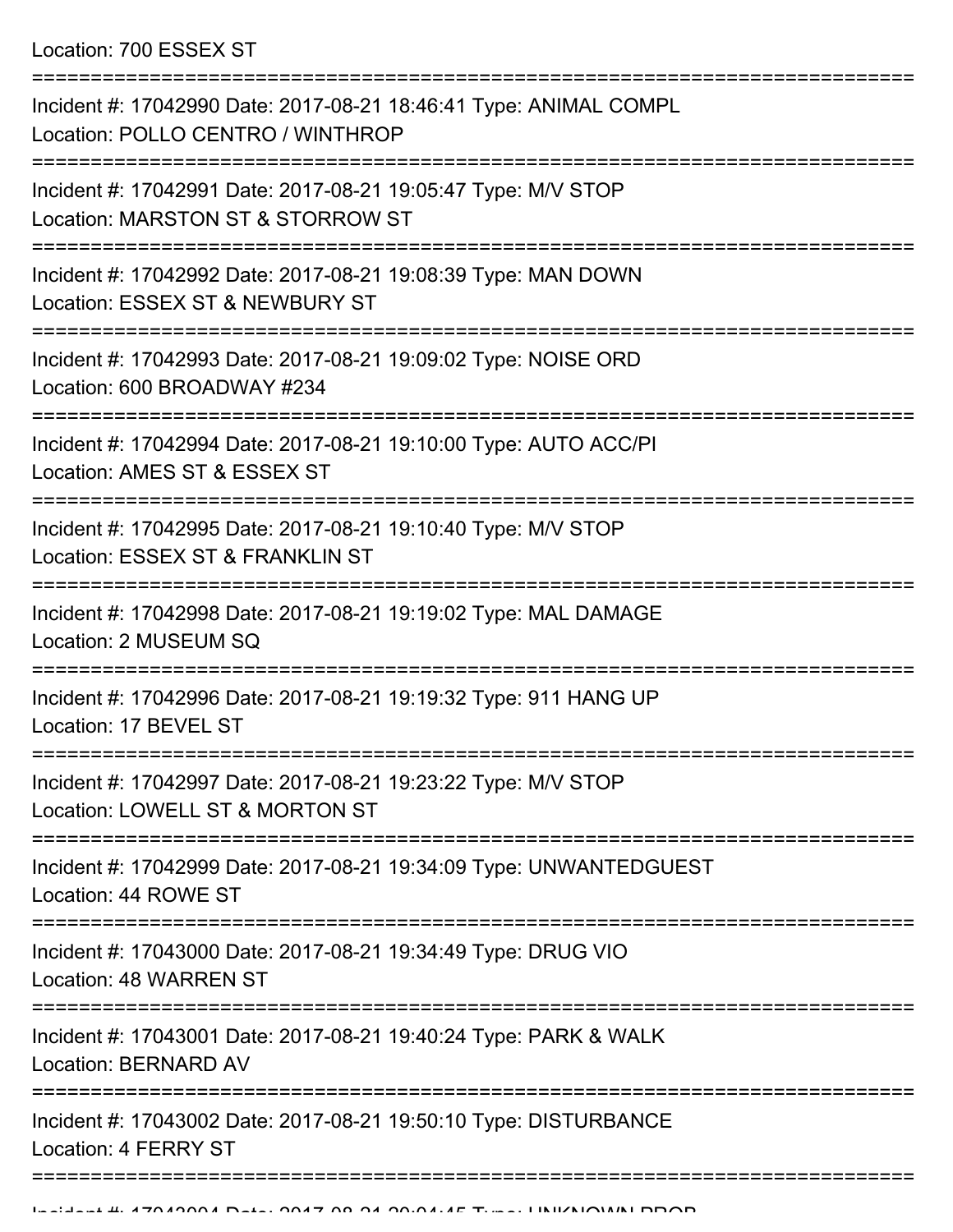Location: 103 BOXFORD ST

=========================================================================== Incident #: 17043003 Date: 2017-08-21 20:05:06 Type: AUTO ACC/NO PI Location: 500 HAVERHILL ST =========================================================================== Incident #: 17043005 Date: 2017-08-21 20:18:02 Type: M/V STOP Location: AUBURN ST & BENNINGTON ST =========================================================================== Incident #: 17043006 Date: 2017-08-21 20:20:36 Type: MAL DAMAGE Location: 49 HIGH ST =========================================================================== Incident #: 17043007 Date: 2017-08-21 20:32:04 Type: TOW/REPOSSED Location: 359 HAVERHILL ST =========================================================================== Incident #: 17043008 Date: 2017-08-21 20:38:59 Type: SUS PERS/MV Location: 9 SHORT ST =========================================================================== Incident #: 17043009 Date: 2017-08-21 20:48:16 Type: DOMESTIC/PROG Location: 141 AMESBURY ST #401 =========================================================================== Incident #: 17043010 Date: 2017-08-21 20:52:14 Type: GENERAL SERV Location: 117 BUNKERHILL ST =========================================================================== Incident #: 17043011 Date: 2017-08-21 20:55:27 Type: MEDIC SUPPORT Location: 7 PROSPECT WY =========================================================================== Incident #: 17043012 Date: 2017-08-21 20:57:03 Type: NOISE ORD Location: 97 OAK ST #B =========================================================================== Incident #: 17043013 Date: 2017-08-21 21:08:45 Type: PARK & WALK Location: BERNARD AV =========================================================================== Incident #: 17043014 Date: 2017-08-21 21:19:22 Type: MEDIC SUPPORT Location: 365 HAMPSHIRF ST FL 3 =========================================================================== Incident #: 17043015 Date: 2017-08-21 21:31:42 Type: SUS PERS/MV Location: HAVERHILL ST & MORTON ST =========================================================================== Incident #: 17043016 Date: 2017-08-21 21:44:57 Type: SUS PERS/MV Location: AMESBURY ST & COMMON ST =========================================================================== Incident #: 17043017 Date: 2017-08-21 21:49:48 Type: M/V STOP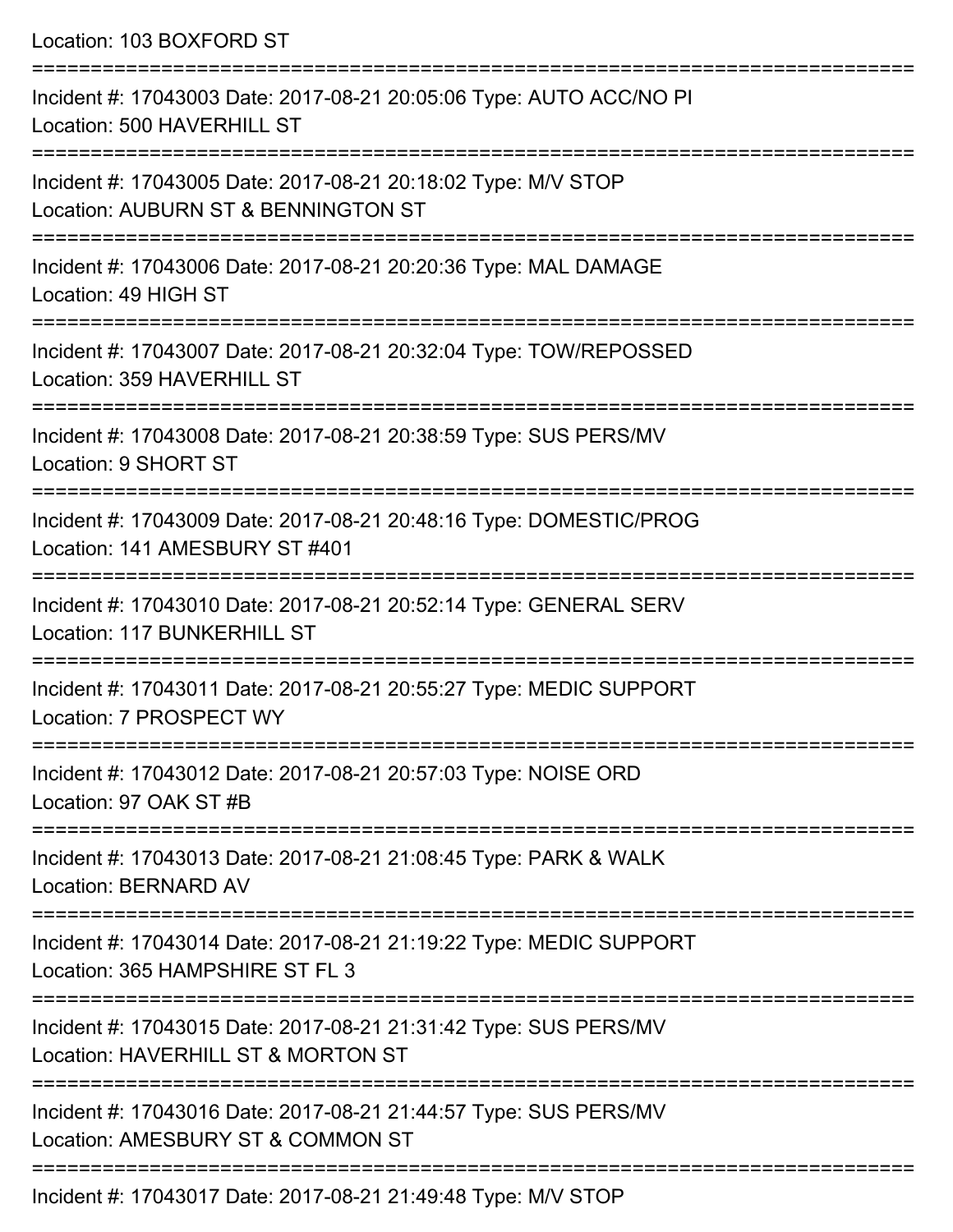| Incident #: 17043018 Date: 2017-08-21 21:51:55 Type: M/V STOP<br>Location: LEBANON ST & WHITE ST        |
|---------------------------------------------------------------------------------------------------------|
| Incident #: 17043019 Date: 2017-08-21 21:58:58 Type: M/V STOP<br>Location: COMMONWEALTH DR & MARSTON ST |
| Incident #: 17043020 Date: 2017-08-21 22:06:46 Type: COURT DOC SERVE<br><b>Location: BROWN AVE</b>      |
| Incident #: 17043021 Date: 2017-08-21 22:07:46 Type: M/V STOP<br>Location: ANDOVER ST & S UNION ST      |
| Incident #: 17043022 Date: 2017-08-21 22:10:24 Type: NOISE ORD<br>Location: 63 RAILROAD ST              |
| Incident #: 17043023 Date: 2017-08-21 22:11:13 Type: HIT & RUN M/V<br>Location: 116 WEARE ST            |
| Incident #: 17043024 Date: 2017-08-21 22:32:26 Type: 911 HANG UP<br>Location: 57 BUTLER ST              |
| Incident #: 17043025 Date: 2017-08-21 22:38:35 Type: MV/BLOCKING<br>Location: 59 CROSS ST               |
| Incident #: 17043026 Date: 2017-08-21 22:40:41 Type: M/V STOP<br><b>Location: BEACON AV</b>             |
| Incident #: 17043027 Date: 2017-08-21 22:43:47 Type: SUS PERS/MV<br>Location: 439 S UNION ST            |
| Incident #: 17043028 Date: 2017-08-21 23:16:50 Type: NOISE ORD<br>Location: 12 LANSDOWNE CT FL 2        |
| Incident #: 17043029 Date: 2017-08-21 23:22:27 Type: LOUD NOISE<br>Location: BRADFORD ST & HAMPSHIRE ST |
| Incident #: 17043030 Date: 2017-08-21 23:42:38 Type: NOISE ORD<br>Location: HAFFNERS / 69 PARKER ST     |
| Incident #: 17043031 Date: 2017-08-21 23:44:35 Type: MEDIC SUPPORT                                      |